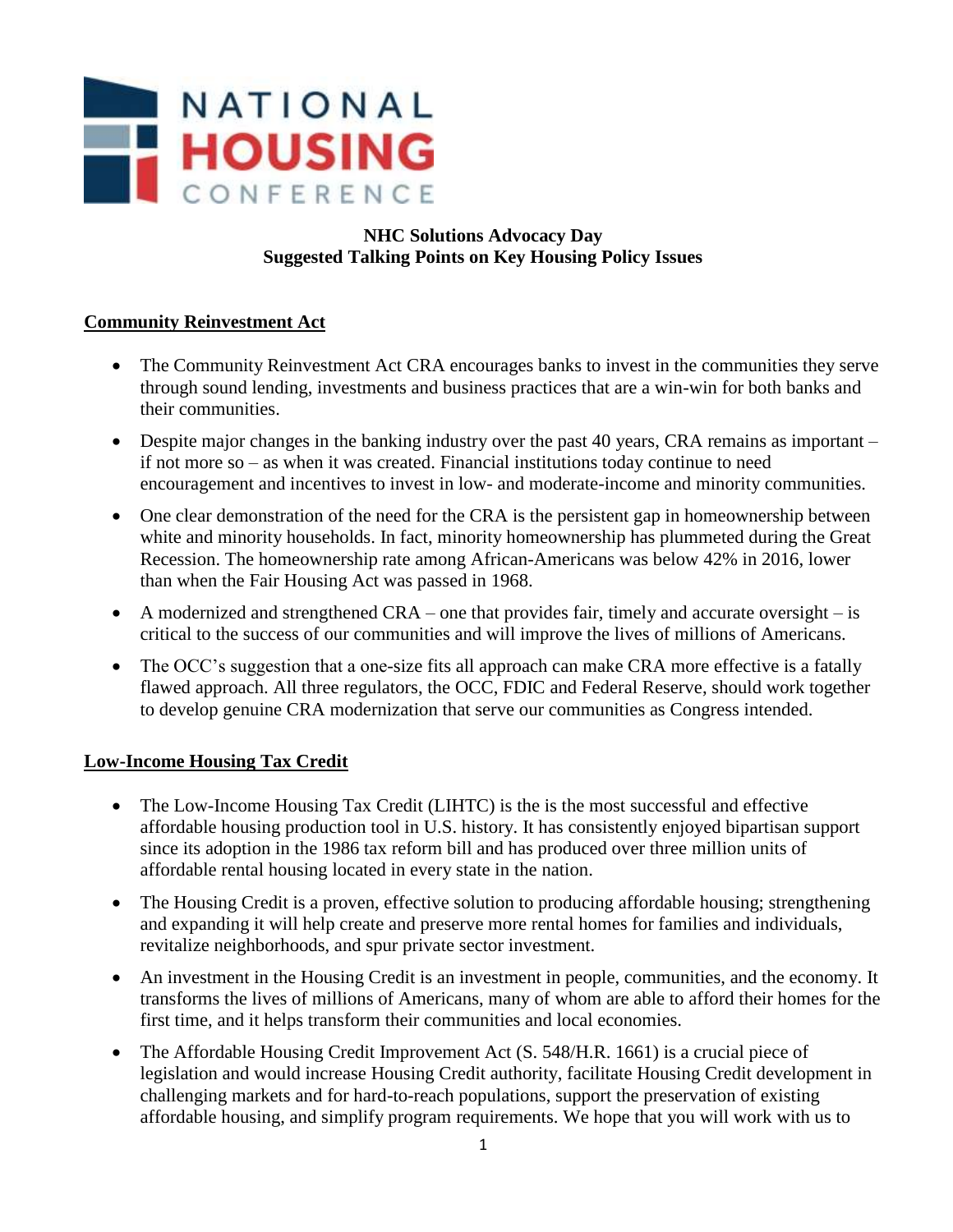ensure it is included in any lame duck tax bill, and if not, that it is passed when it is reintroduced next year.

# **GSE Reform**

- Fannie Mae and Freddie Mac, the two housing Government Sponsored Enterprises (GSEs) that form the backbone of the secondary mortgage market in the U.S., have been held under conservatorship since the financial crisis of 2008.
- Reforms put in place during conservatorship have better positioned the GSEs to continue to play a vital role in facilitating mortgage liquidity. As policymakers consider options to remove the GSEs from conservatorship, there is a pressing need to ensure that the existing progress is reinforced rather than set aside.
- We urge policymakers to lock in recent reforms to the GSEs and complete the necessary additional reforms to protect taxpayers, provide liquidity and promote stability while taking care not to roll back aspects of the GSEs' operations that are supporting the foundation of the housing market.
- Housing is simply too important to our national economy and our local communities to risk disruption of the system by which it is financed.

# **National Flood Insurance**

- The National Flood Insurance Program (NFIP) provides necessary insurance coverage to 5 million Americans but has borrowed \$36 billion (including \$16 billion Congress has forgiven) from taxpayers since 2005, and is not fiscally sustainable as currently structured.
- In September, Congress issued its seventh short-term extension of the NFIP since the program expired in 2017, and that expires on Nov. 30.
- The NFIP is about \$25 billion in debt and desperately in need of updated flood-risk mapping and changes to the incentive structures to preserve affordability while signaling risk and allowing homeowners to better mitigate against risk.
- The NFIP must be reformed to ensure the program can continue to function, to better protect people, their property and the environment, and to protect taxpayers. The House and Senate must work out their differences and pass permanent reform.

# **HUD Appropriations**

- Housing assistance available through funding for HUD has tremendous positive impacts on people with low incomes, including families with children, seniors, people with disabilities, veterans and other vulnerable populations.
- Under current funding levels, only a quarter of people eligible for housing assistance actually receives it. The rest remain severely cost burdened – paying more than half their income for rent – or are forced into homelessness.
- The Administration has proposed significant funding cuts and policy changes in previous HUD budgets that, if enacted, would exacerbate our nation's affordable housing crisis.